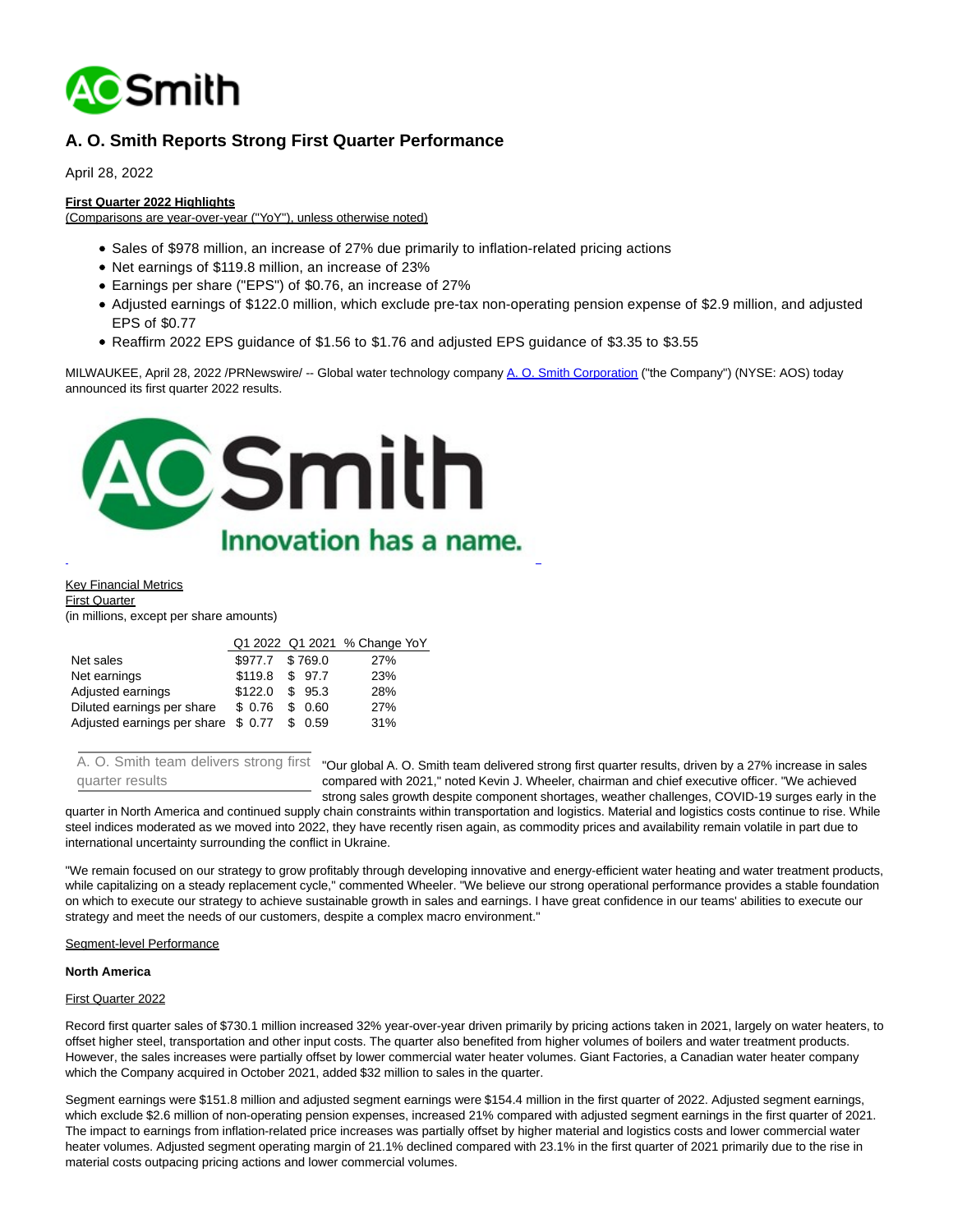#### **Rest of World**

#### First Quarter 2022

Rest of World sales of \$256.0 million increased 15% year-over-year, including favorable currency translation of China sales of approximately \$5 million. The increase in sales was driven by a positive mix in water heaters and water treatment products in China and higher sales of commercial water treatment products and replacement filters compared with the first quarter of 2021. Sales were positively impacted by proactive measures to distribute product into the market in advance of potential COVID-19 lockdowns in China, which have temporarily impacted transportation in certain regions.

Segment earnings of \$24.8 million increased significantly compared with the first quarter of 2021. In China, favorable mix, higher volumes and lower advertising and selling expenses benefited earnings in the first quarter. Segment operating margin of 9.7% was up approximately 440 basis points compared with the first quarter of 2021.

#### **Balance Sheet, Liquidity and Capital Allocation**

As of March 31, 2022, cash and marketable securities balances totaled \$579.4 million with total debt of \$295.4 million, resulting in a leverage ratio of 14.0% as measured by total debt-to-total capitalization.

Cash provided by operations of \$16.5 million and free cash flow of \$3.6 million in the first three months of 2022 decreased year-over-year. Cash provided by higher earnings in the first quarter of 2022 compared with the prior year was more than offset by higher incentive payments in 2022 due to record 2021 sales and earnings and additional working capital cash outlays for higher levels of safety stock on higher cost inventory.

As part of its commitment to return capital to shareholders, the Company repurchased 1,486,500 shares at a cost of \$107.9 million through March 31, 2022. As of the end of March, the authority remained to repurchase an additional approximately 5.5 million shares. The Company expects to spend \$400 million to repurchase shares in 2022.

On April 11, 2022, the Company's board of directors approved a \$0.28 per share dividend for shareholders of record on April 29, payable on May 16, marking 82 consecutive years of dividend payments. For full release[, click here.](https://c212.net/c/link/?t=0&l=en&o=3518933-1&h=356660948&u=https%3A%2F%2Fwww.aosmith.com%2FNews%2F2022-News%2F2022-04-11-Q1-Dividend%2F&a=click+here)

#### **Pension Plan Termination**

As the Company announced earlier this year, to de-risk its liability associated with its fully funded pension plan, the Company's board of directors approved the termination of the Company's largest defined benefit pension plan ("the Plan"), which represents over 95% of the Company's pension liability, with a termination date of December 31, 2021. The Company has received a determination letter from the IRS allowing the Company to proceed with the termination of the Plan. The Plan was previously sunset for benefits earned on December 31, 2014. In 2022, the Company expects to annuitize the Plan's remaining pension liability. The Plan settlement, which is expected to occur in the fourth quarter of 2022, will accelerate the recognition of approximately \$445 million, or EPS of approximately \$1.73, of non-cash, pre-tax pension expenses. In addition, to protect the Plan's funded status, the Plan transferred its assets to lower risk investments in 2021. The impact of this transition will result in a lower rate of return on pension investments and accordingly, higher pension expenses in 2022, compared with previous years. The Company recognized \$2.9 million of non-operating pension expenses in the first quarter of 2022 compared with \$3.2 million of pension income in the first quarter of 2021.

#### **Outlook**

#### 2022 Outlook

(in millions except per share amounts)

|                                                          | 2021                    | 2022 Outlook |         |  |         |
|----------------------------------------------------------|-------------------------|--------------|---------|--|---------|
|                                                          | Actual Low End High End |              |         |  |         |
| Net sales                                                | \$3.539                 |              | \$4.030 |  | \$4.105 |
| Diluted earnings per share                               | \$3.02                  |              | \$ 1.56 |  | \$ 1.76 |
| Adjusted earnings per share <sup>1</sup> $$2.96$ $$3.35$ |                         |              |         |  | \$3.55  |

 $1$  Excludes estimated pension settlement expense and non-operating pension income and expense

"We entered 2022 with solid momentum as we expect to realize the full benefit of our 2021 price increases. We continue to navigate the challenges of material cost increases and supply chain volatility as well as COVID-19's potential impacts on our production, our suppliers and our customers in China and other parts of the world. Our updated sales outlook for 2022 projects our sales to increase between 14% and 16% year-over-year. We anticipate the expected increase in sales to drive increased profitability and expect our full year 2022 EPS to be between \$1.56 and \$1.76 and adjusted EPS to be between \$3.35 and \$3.55," stated Wheeler. "We believe our strong balance sheet and expected free cash flow provide us the liquidity to focus on our capital allocation priorities of 1) organic growth, 2) acquisitions, 3) dividends and 4) share repurchases, which we believe will enable us to execute our strategy to invest and grow profitably."

The Company's guidance excludes the potential impacts from future acquisitions and assumes the COVID-19 related shutdowns in China subside during the second quarter of 2022 and do not significantly impact our operations or our employees, customers or suppliers.

A. O. Smith will host a webcasted conference call at 10:00 a.m. (Eastern Daylight Time) today. The call can be heard live on the Company's website [www.aosmith.com.](https://c212.net/c/link/?t=0&l=en&o=3518933-1&h=2784813194&u=http%3A%2F%2Fwww.aosmith.com%2F&a=www.aosmith.com) An audio replay of the call will be available on the Company's website after the live event. To access the archived audio replay, go to the "Investors" page and select the First Quarter 2022 Earnings Call link.

To provide improved transparency into the operating results of its business, the Company is providing non-GAAP measures. Free cash flow is defined as cash provided by operations less capital expenditures. Adjusted earnings, adjusted EPS, adjusted segment earnings and adjusted corporate expenses exclude the impact of pension settlement expenses and non-operating pension income and expenses which are discussed later in this release. Reconciliations from GAAP measures to non-GAAP measures are provided in the financial information included in this news release.

#### **Forward-looking Statements**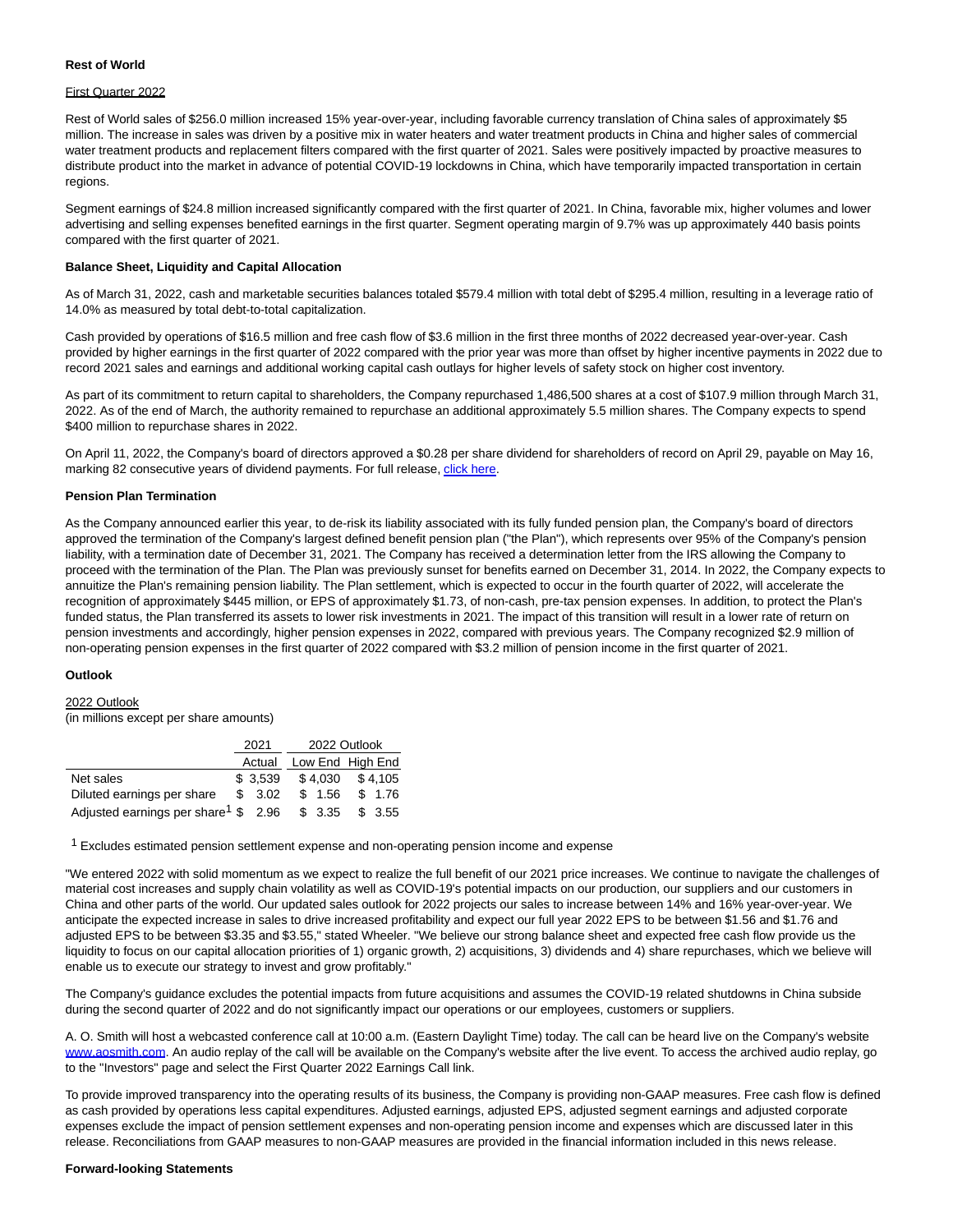This release contains statements that the Company believes are "forward-looking statements" within the meaning of the Private Securities Litigation Reform Act of 1995. Forward-looking statements generally can be identified by the use of words such as "may," "will," "expect," "intend," "estimate," "anticipate," "believe," "forecast," "continue," "guidance", "outlook" or words of similar meaning. All forward-looking statements are subject to risks and uncertainties that could cause actual results to differ materially from those anticipated as of the date of this release. Important factors that could cause actual results to differ materially from these expectations include, among other things, the following: the Company's ability to continue to obtain commodities, components, parts and accessories on a timely basis through its supply chain and at expected costs; negative impacts to demand for the Company's products, particularly commercial products, and to its operations and workforce as a result of the severity and duration of the COVID-19 pandemic; inability of the Company to implement or maintain pricing actions; an uneven recovery of the Chinese economy or decline in the growth rate of consumer spending or housing sales in China; negative impact to the Company's businesses from international tariffs, trade disputes and geopolitical differences, including the conflict in Ukraine; potential weakening in the high-efficiency boiler segment in the U.S.; substantial defaults in payment by, material reduction in purchases by or the loss, bankruptcy or insolvency of a major customer; a weakening in U.S. residential or commercial construction or instability in the Company's replacement markets; foreign currency fluctuations; the Company's inability to successfully integrate or achieve its strategic objectives resulting from acquisitions; competitive pressures on the Company's businesses; the impact of potential information technology or data security breaches; changes in government regulations or regulatory requirements; and adverse developments in general economic, political and business conditions in key regions of the world. Forward-looking statements included in this news release are made only as of the date of this release, and the Company is under no obligation to update these statements to reflect subsequent events or circumstances. All subsequent written and oral forward-looking statements attributed to the Company, or persons acting on its behalf, are qualified entirely by these cautionary statements.

#### **About A. O. Smith**

A. O. Smith Corporation, with headquarters in Milwaukee, Wis., is a global leader applying innovative technology and energy-efficient solutions to products manufactured and marketed worldwide. Listed on the New York Stock Exchange (NYSE: AOS), the Company is one of the world's leading manufacturers of residential and commercial water heating equipment and boilers, as well as a manufacturer of water treatment products. For more information, visit [www.aosmith.com.](https://c212.net/c/link/?t=0&l=en&o=3518933-1&h=2784813194&u=http%3A%2F%2Fwww.aosmith.com%2F&a=www.aosmith.com)

#### **A. O. SMITH CORPORATION Statement of Earnings** (condensed consolidated financial statements dollars in millions, except share data) (unaudited)

|                                                                                                                                                                        | <b>Three Months Ended</b><br>March 31, |                                      |    |                                        |
|------------------------------------------------------------------------------------------------------------------------------------------------------------------------|----------------------------------------|--------------------------------------|----|----------------------------------------|
|                                                                                                                                                                        |                                        | 2022                                 |    | 2021                                   |
| Net sales<br>Cost of products sold<br>Gross profit                                                                                                                     | \$                                     | 977.7<br>636.1<br>341.6              | S  | 769.0<br>480.4<br>288.6                |
| Selling, general and administrative expenses<br>Interest expense<br>Other expense (income)<br>Earnings before provision for income taxes<br>Provision for income taxes |                                        | 179.8<br>1.5<br>3.7<br>156.6<br>36.8 |    | 166.5<br>1.0<br>(5.0)<br>126.1<br>28.4 |
| Net earnings                                                                                                                                                           |                                        | $$ 119.8$ \$                         |    |                                        |
| Diluted earnings per share of common stock                                                                                                                             | \$                                     | 0.76                                 | \$ | 0.60                                   |
| Average common shares outstanding (000's omitted)                                                                                                                      |                                        | 158,318                              |    | 162,785                                |

#### **A. O. SMITH CORPORATION**

## **Balance Sheet**

(dollars in millions)

|                           | (unaudited) |           |   |              |
|---------------------------|-------------|-----------|---|--------------|
|                           |             | March 31, |   | December 31. |
|                           |             | 2022      |   | 2021         |
| <b>ASSETS:</b>            |             |           |   |              |
| Cash and cash equivalents | \$          | 405.8     | S | 443.3        |
| Marketable securities     |             | 173.6     |   | 188.1        |
| Receivables               |             | 608.3     |   | 634.4        |
| Inventories               |             | 488.7     |   | 447.7        |
| Other current assets      |             | 45.0      |   | 39.1         |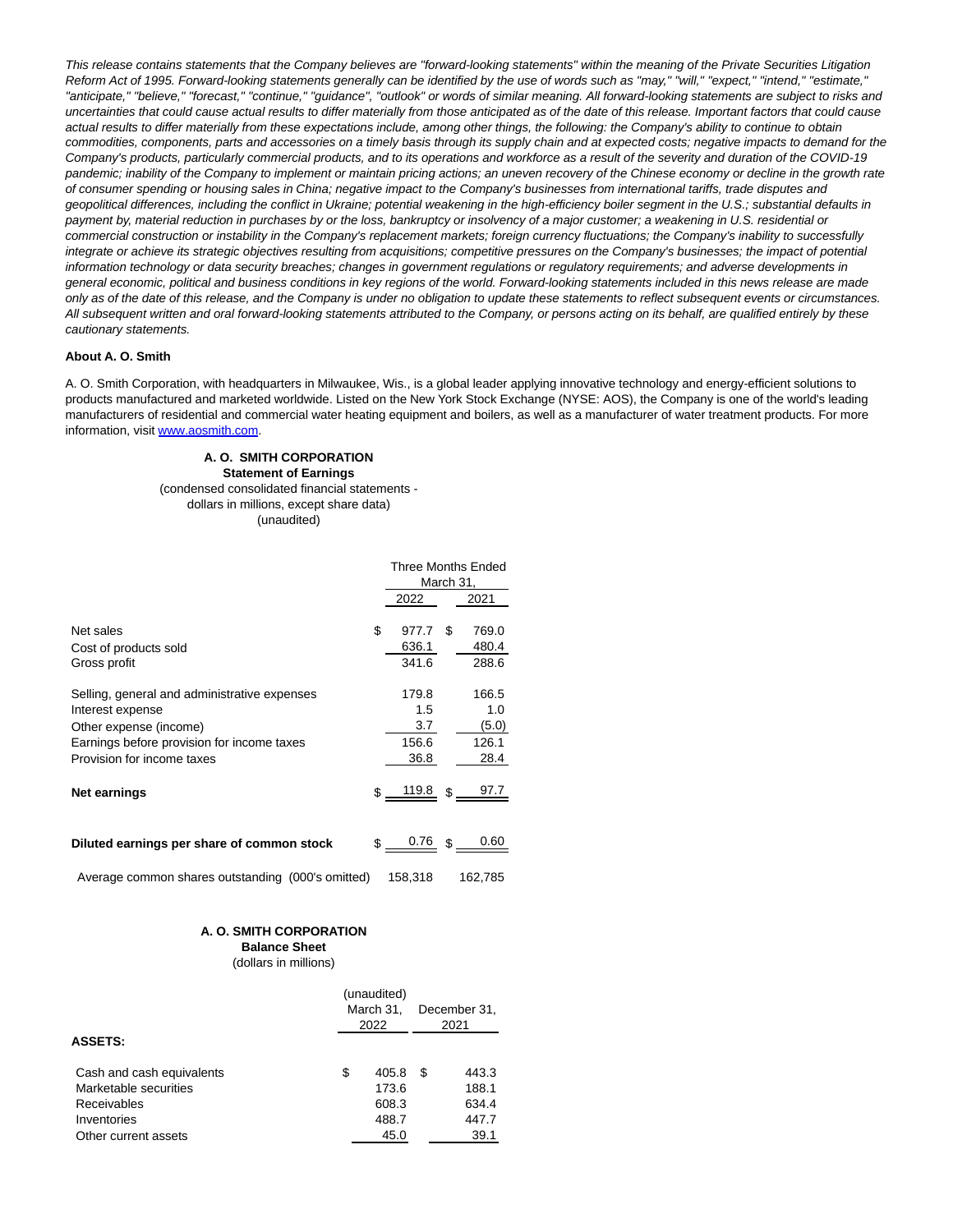| <b>Total Current Assets</b>       | 1.721.4 | 1.752.6 |
|-----------------------------------|---------|---------|
| Net property, plant and equipment | 602.8   | 606.7   |
| Goodwill and other intangibles    | 989.2   | 992.6   |
| Operating lease assets            | 33.9    | 32.5    |
| Other assets                      | 87.6    | 90.0    |
| <b>Total Assets</b>               | 3.434.9 | 3.474.4 |

## **LIABILITIES AND STOCKHOLDERS' EQUITY:**

| Trade payables<br>Accrued payroll and benefits<br><b>Accrued liabilities</b><br><b>Product warranties</b><br>Debt due within one year | \$<br>658.7<br>61.4<br>207.0<br>68.2<br>6.8 | S | 745.9<br>113.4<br>181.8<br>70.9<br>6.8 |
|---------------------------------------------------------------------------------------------------------------------------------------|---------------------------------------------|---|----------------------------------------|
| <b>Total Current Liabilities</b>                                                                                                      | 1.002.1                                     |   | 1.118.8                                |
| Long-term debt<br>Operating lease liabilities<br>Other liabilities<br>Stockholders' equity                                            | 288.6<br>24.6<br>310.7<br>1,808.9           |   | 189.9<br>22.3<br>311.2<br>1.832.2      |
| <b>Total Liabilities and Stockholders' Equity</b>                                                                                     | 3.434.9                                     |   | 3.474.4                                |

## **A. O. SMITH CORPORATION**

**Statement of Cash Flows**

(dollars in millions) (unaudited)

|                                                         | <b>Three Months Ended</b><br>March 31, |       |        |
|---------------------------------------------------------|----------------------------------------|-------|--------|
|                                                         | 2022                                   |       | 2021   |
| <b>Operating Activities</b>                             |                                        |       |        |
| Net earnings                                            | \$<br>119.8                            | \$    | 97.7   |
| Adjustments to reconcile net earnings                   |                                        |       |        |
| to net cash provided by (used in) operating activities: |                                        |       |        |
| Depreciation & amortization                             | 20.3                                   |       | 19.5   |
| Stock based compensation expense                        |                                        | 7.6   | 7.4    |
| Net changes in operating assets and liabilities:        |                                        |       |        |
| Current assets and liabilities                          | (137.8)                                |       | (13.2) |
| Noncurrent assets and liabilities                       |                                        | 6.6   | (7.0)  |
| <b>Cash Provided by Operating Activities</b>            |                                        | 16.5  | 104.4  |
| <b>Investing Activities</b>                             |                                        |       |        |
| Capital expenditures                                    | (12.9)                                 |       | (17.1) |
| Investment in marketable securities                     | (16.9)                                 |       | (24.4) |
| Net proceeds from sale of marketable securities         |                                        | 31.9  | 54.0   |
| <b>Cash Provided by Investing Activities</b>            |                                        | 2.1   | 12.5   |
| <b>Financing Activities</b>                             |                                        |       |        |
| Long-term debt incurred (repaid)                        | 98.7                                   |       | (6.8)  |
| Common stock repurchases                                | (107.9)                                |       | (67.0) |
| Net (payments) proceeds from stock option activity      |                                        | (2.7) | 4.5    |
| Dividends paid                                          | (44.2)                                 |       | (42.2) |
| <b>Cash Used In Financing Activities</b>                | (56.1)                                 |       | 111.5) |
| Net (decrease) increase in cash and cash equivalents    | (37.5)                                 |       | 5.4    |
| Cash and cash equivalents - beginning of period         | 443.3                                  |       | 573.1  |
| Cash and Cash Equivalents - End of Period               | 405.8<br>\$                            | \$    | 578.5  |

## **A. O. SMITH CORPORATION Business Segments**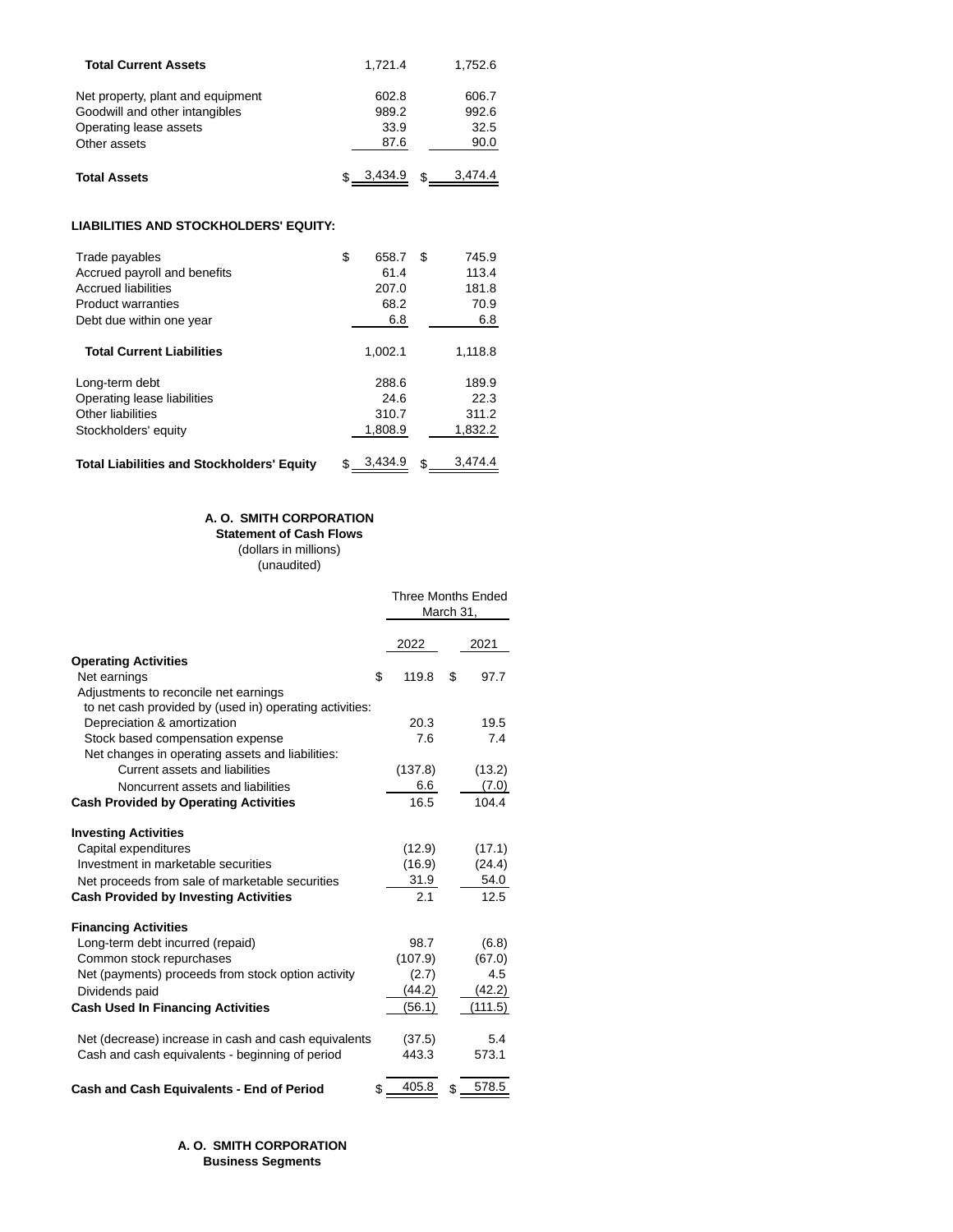## (dollars in millions) (unaudited)

|                                           | <b>Three Months Ended</b> |    |        |
|-------------------------------------------|---------------------------|----|--------|
|                                           | March 31,                 |    |        |
|                                           |                           |    |        |
|                                           | 2022                      |    | 2021   |
| Net sales                                 |                           |    |        |
| North America                             | \$<br>730.1               | \$ | 552.9  |
| <b>Rest of World</b>                      | 256.0                     |    | 222.3  |
| Inter-segment sales                       | (8.4)                     |    | (6.2)  |
|                                           | \$<br>977.7               | \$ | 769.0  |
|                                           |                           |    |        |
| Earnings                                  |                           |    |        |
| North America <sup>(1)</sup>              | \$<br>151.8               | \$ | 130.4  |
| <b>Rest of World</b>                      | 24.8                      |    | 11.8   |
| Inter-segment earnings elimination        | (0.1)                     |    |        |
|                                           | 176.5                     |    | 142.2  |
|                                           |                           |    |        |
| Corporate expense <sup>(2)</sup>          | (18.4)                    |    | (15.1) |
| Interest expense                          | (1.5)                     |    | (1.0)  |
|                                           |                           |    |        |
| Earnings before income taxes              | 156.6                     |    | 126.1  |
|                                           |                           |    |        |
| Tax provision                             | 36.8                      |    | 28.4   |
| Net earnings                              | \$<br>119.8               | \$ | 97.7   |
|                                           |                           |    |        |
| (1) includes pension expense (income) of: | \$<br>2.6                 | \$ |        |
|                                           |                           |    | (2.6)  |
| (2) includes pension expense (income) of: | \$<br>0.3                 | \$ | (0.6)  |

## **A. O. SMITH CORPORATION Adjusted Earnings and Adjusted EPS** (dollars in millions, except per share data)

(unaudited)

The following is a reconciliation of net earnings and diluted EPS to adjusted earnings (non-GAAP) and adjusted EPS (non-GAAP):

|                                                           | Three Months Ended<br>March 31. |       |      |        |
|-----------------------------------------------------------|---------------------------------|-------|------|--------|
|                                                           | 2022                            |       | 2021 |        |
| <b>Net Earnings (GAAP)</b>                                | \$                              | 119.8 | \$   | 97.7   |
| Pension expense (income), before tax                      |                                 | 2.9   |      | (3.2)  |
| Tax effect of pension expense (income)                    |                                 | (0.7) |      | 0.8    |
| <b>Adjusted Earnings (non-GAAP)</b>                       |                                 | 122.0 | S    | 95.3   |
| <b>Diluted EPS (GAAP)</b>                                 | \$                              | 0.76  | \$   | 0.60   |
| Pension expense (income) per diluted share, before tax    |                                 | 0.01  |      | (0.01) |
| Tax effect of pension expense (income), per diluted share |                                 |       |      |        |
| <b>Adjusted EPS (non-GAAP)</b>                            | \$                              | 0.77  | \$   | 0.59   |

#### **A. O. SMITH CORPORATION Adjusted Segment Earnings**  (dollars in millions) (unaudited)

The following is a reconciliation of reported segment earnings to adjusted segment earnings (non-GAAP):

| Three Months Ended |      |  |  |  |
|--------------------|------|--|--|--|
| March 31.          |      |  |  |  |
| 2022               | 2021 |  |  |  |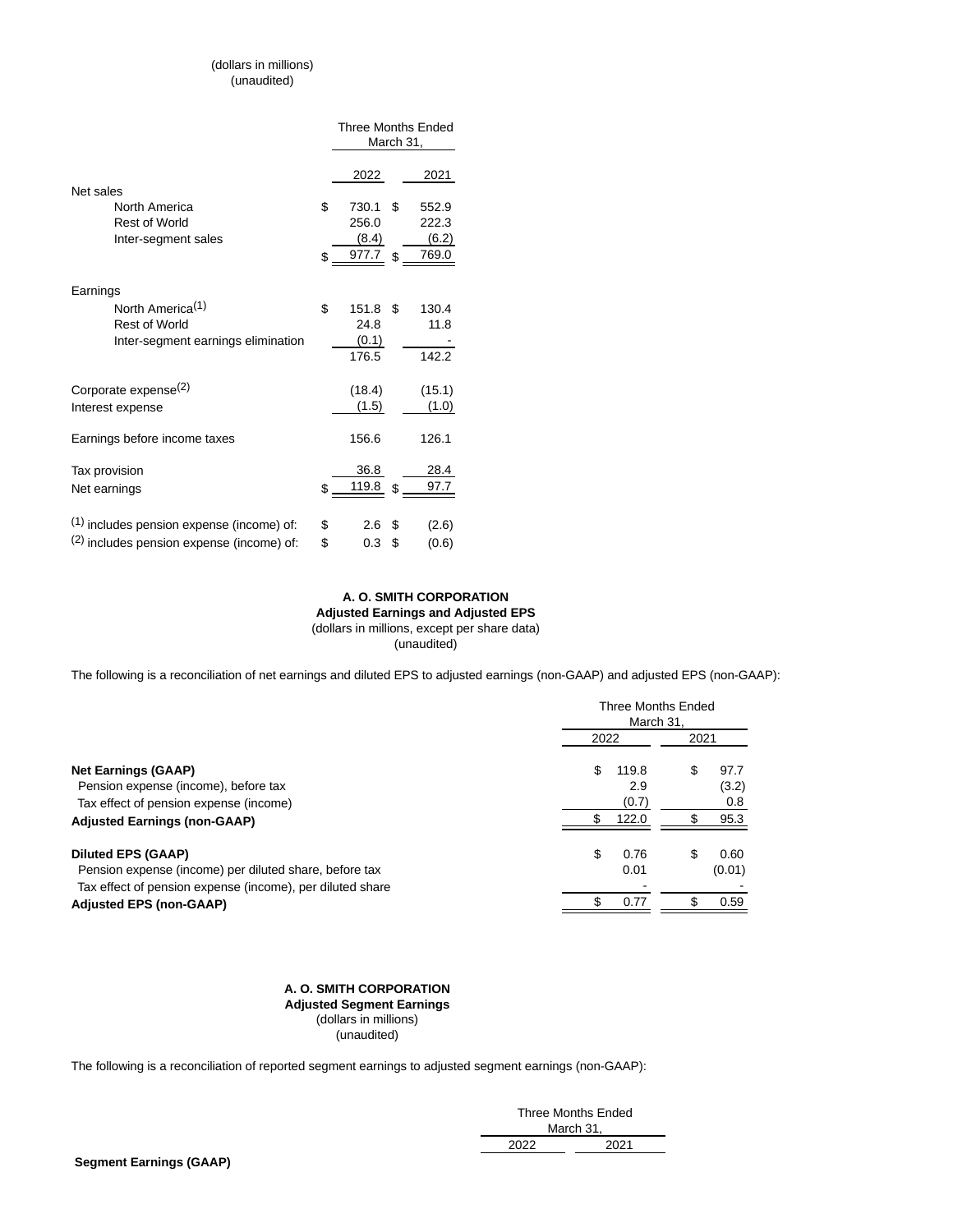| North America<br><b>Rest of World</b><br>Inter-segment earnings elimination                                          | \$       | 151.8<br>24.8<br>(0.1) | \$ | 130.4<br>11.8  |
|----------------------------------------------------------------------------------------------------------------------|----------|------------------------|----|----------------|
| <b>Total Segment Earnings (GAAP)</b>                                                                                 | \$176.5  |                        | \$ | 142.2          |
| Adjustments:<br>North America pension expense (income)<br><b>Rest of World</b><br>Inter-segment earnings elimination | \$<br>\$ | 2.6<br>2.6             | S  | (2.6)<br>(2.6) |
| <b>Total Adjustments</b>                                                                                             |          |                        |    |                |
| Adjusted Segment Earnings (non-GAAP)<br>North America<br><b>Rest of World</b><br>Inter-segment earnings elimination  | \$.      | 154.4<br>24.8<br>(0.1) | \$ | 127.8<br>11.8  |
| <b>Total Adjusted Segment Earnings (non-GAAP)</b>                                                                    | \$179.1  |                        | \$ | 139.6          |

## **Adjusted Corporate Expense**

 (dollars in millions) (unaudited)

The following is a reconciliation of reported Corporate Expense to adjusted Corporate Expense (non-GAAP):

|                                                    |          | Three Months Ended<br>March 31, |
|----------------------------------------------------|----------|---------------------------------|
| <b>Corporate Expense (GAAP)</b>                    | 2022     | 2021                            |
|                                                    | \$(18.4) | (15.1)<br>\$                    |
| Adjustments:<br>Corporate pension expense (income) | 0.3      | (0.6)                           |
| <b>Corporate Expense (non-GAAP)</b>                | (18.1)   | (15.7)                          |

#### **A. O. SMITH CORPORATION**

 **Free Cash Flow**  (dollars in millions) (unaudited)

The following is a reconciliation of reported cash flow from operating activities to free cash flow (non-GAAP):

|                                                                            | Three Months Ended<br>March 31, |  |                 |  |
|----------------------------------------------------------------------------|---------------------------------|--|-----------------|--|
|                                                                            | 2022                            |  | 2021            |  |
| Cash provided by operating activities (GAAP)<br>Less: Capital expenditures | 16.5<br>(12.9)                  |  | 104.4<br>(17.1) |  |
| Free cash flow (non-GAAP)                                                  | 3.6                             |  | 87.3            |  |

#### **A. O. SMITH CORPORATION 2022 Adjusted EPS Guidance and 2021 Adjusted EPS** (unaudited)

The following is a reconciliation of diluted EPS to adjusted EPS (non-GAAP) (all items are net of tax):

| 2022           |          |                       |
|----------------|----------|-----------------------|
|                |          |                       |
| $$1.56 - 1.76$ |          | 3.02                  |
| 1.73           |          |                       |
| 0.06           |          | $(0.06)$ <sup>3</sup> |
| $$3.35 - 3.55$ |          | 2.96                  |
|                | Guidance | 2021                  |